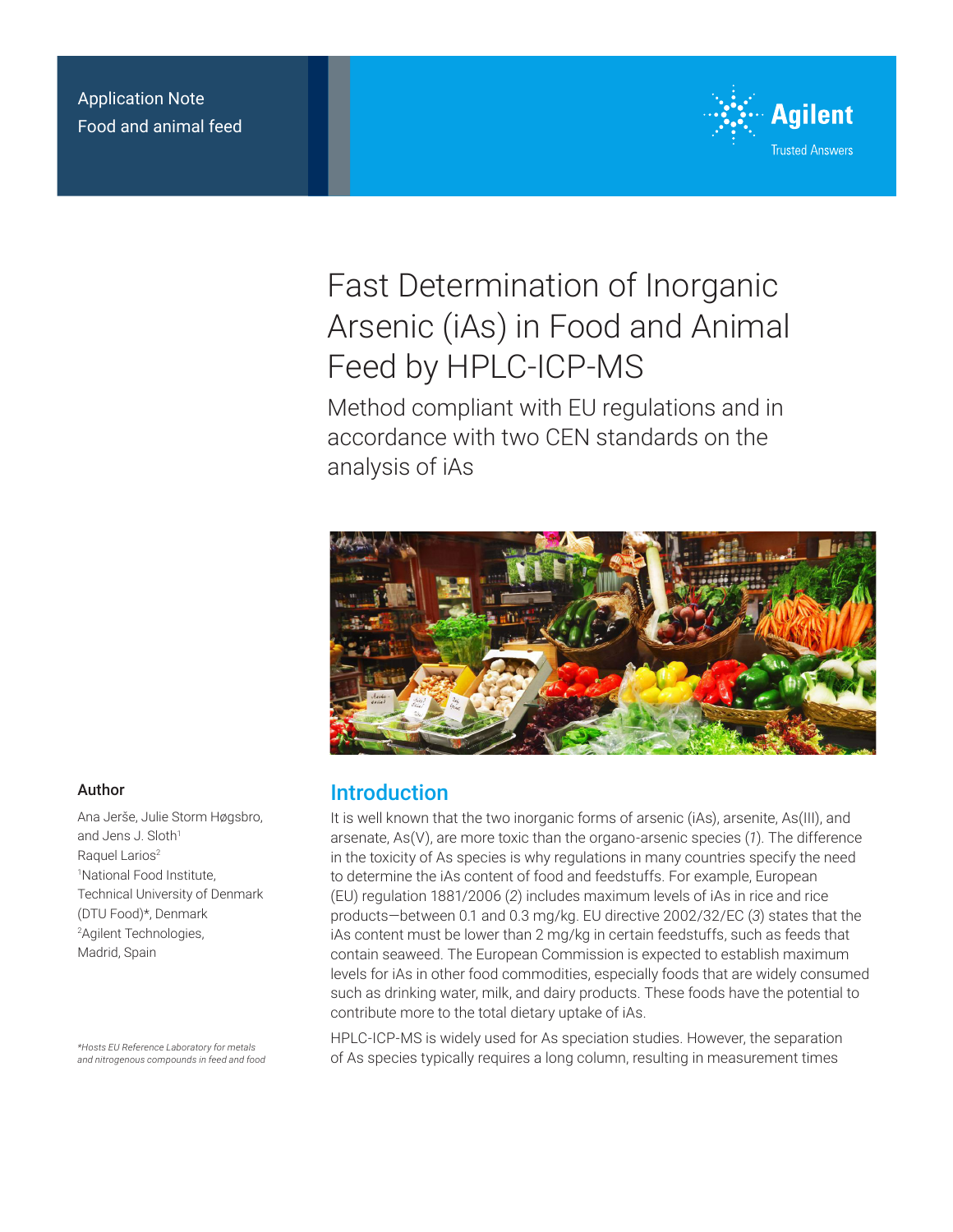greater than 10 minutes. To shorten the measurement time significantly, a fast HPLC-ICP-MS method was developed by Jackson (*4*) and further modified by Gray *et al* (*5*). These methods have been used successfully for the analysis of iAs in rice (*6*) and wine samples (*7*).

To optimize a routine method that is suitable for official control of iAs in food and feedstuffs, we based this work on those previous studies. The method also needed to be compliant with current European regulations and meet the analytical requirements of two CEN standards on the determination of iAs in food and feed. The two CEN standards are EN16802:2016 (food) (*8*) and prEN17374:2019 (animal feed) (*9*). The sample preparation guidelines stated in the two CEN standards specify oxidation of As(III) to As(V) during the extraction procedure, which simplifies the determination of iAs in foods and animal feeds.

In this study, the chromatographic conditions were optimized to separate iAs (as As(V)) from dimethylarsinic acid (DMA), and monomethylarsonic acid (MA) in under two minutes. Method optimization and evaluation were performed using an Agilent 1260 HPLC coupled to an Agilent 8900 Triple Quadrupole ICP-MS (ICP-QQQ). The method can also be run using a single quadrupole ICP-MS, as the ICP-QQQ was operated in single quadrupole mode with helium (He) as a collision gas. The analytical performance of the method was tested, including limits of detection (LOD) and quantification (LOQ), linearity, spike recoveries, precision, and accuracy. The method was validated with suitable beverage, food, and animal feed reference materials (RMs).

# **Experimental**

#### Reagents and standards

The As(V) standard solution for ICP-MS was bought from SCP Science (Canada). The As(III) solution and DMA salt were bought from Sigma Aldrich (USA), and MA was bought from Santa Cruz Biotechnology (USA). The arsenobetaine (AB) was a certified reference material (ERM-AC626) that was bought from the Institute for Reference Materials and Measurements (IRMM, Belgium). For the mobile phase, ammonium carbonate ((NH<sub>4</sub>)<sub>2</sub>CO<sub>3</sub>, trace metal grade 99.999%, Alfa Aesar, USA), and methanol (HPLC grade from VWR Chemicals, USA) were used.

As(V) calibration standards (representing iAs) were prepared in duplicate between 0.05 and 50 µg/L using the mobile phase as the diluent. MA and DMA were also added to the calibration standards to check the separation of the iAs peak from the organic compounds. The separation of the peak of the AB standard from the iAs peak was also tested. The As(III)

standard was used to demonstrate the quantitative oxidation to As(V) during the sample preparation step (data not shown).

#### Reference materials and samples

A list of samples and RMs used in this study is given in Table 1. Some of the iAs concentrations in the RMs were certified, reference values, or values established by collaborative trials and proficiency tests.

|  |  | Table 1. Overview of samples and reference materials used in the study. |  |
|--|--|-------------------------------------------------------------------------|--|
|--|--|-------------------------------------------------------------------------|--|

| Sample/RM<br>(Full name)                         | Sample/RM<br>(Short name <sup>a</sup> ) | iAs Conc<br>(mg/kg)            | Comments            |  |
|--------------------------------------------------|-----------------------------------------|--------------------------------|---------------------|--|
| Water from Plastic Bottle<br>(Commercial Sample) | <b>Bottled</b> water                    |                                |                     |  |
| Apple Juice<br>(Commercial Sample)               | Apple juice                             |                                |                     |  |
| Rice (ERM-BC211)                                 | Rice                                    | $0.124 \pm 0.011$ <sup>b</sup> | Certified value     |  |
| <b>White Rice Flour</b><br>(NMIJ CRM 7503-b)     | White rice flour $0.153 \pm 0.010^6$    |                                | Certified value     |  |
| <b>Brown Rice Flour</b><br>(NMIJ CRM 7533-a)     | <b>Brown</b><br>rice<br>flour           | $0.530 \pm 0.016^b$            | Certified value     |  |
| Leek (DTU Food)                                  | Leek                                    | $0.086 \pm 0.012$ <sup>c</sup> | Collaborative trial |  |
| Chili Powder<br>(FAPAS T07288QC)                 | Chili powder                            | $0.775 \pm 0.024$ <sup>d</sup> | Proficiency test    |  |
| Bovine Liver (ERM-BB185)                         | <b>Bovine liver</b>                     | $\overline{a}$                 |                     |  |
| Fish Protein (NRCC-DORM-4)                       | Fish protein                            | $0.27 \pm 0.038$ <sup>c</sup>  | Collaborative trial |  |
| Blue Mussels (DTU Food)                          | <b>Blue mussels</b>                     | $0.33 \pm 0.049$ <sup>c</sup>  | Collaborative trial |  |
| <b>Complete Marine Based</b><br>Feed (DTU Food)  | Marine based<br>feed                    | $0.802 \pm 0.122$ <sup>c</sup> | Collaborative trial |  |
| Mixed Corn Poultry Feed<br>(FAPAS)               | Mixed<br>corn<br>poultry feed           | $0.299 \pm 0.010$ <sup>d</sup> | Proficiency test    |  |
| Kelp Powder (NIST SRM<br>3232)                   | Kelp powder                             | $0.247 \pm 0.019$ <sup>e</sup> | Reference value     |  |
| Hijiki (NMIJ 7405a)                              | Hijiki                                  | $10.1 \pm 0.5^{\circ}$         | Certified value     |  |

*a … Short names of samples and RMs are used in the document*

*b … Expanded uncertainty with the coverage factor k = 2 (level of confidence of approx. 95%)*

*c … Standard deviation of all the results from collaborative trial (duplicates from different laboratories)*

*d … Uncertainty determined in proficiency test based on standard deviation of all the results* 

*and number of participants*

*e … Expanded uncertainty with the coverage factor k = 2.36*

#### Sample preparation

The sample preparation guidelines stated in the two CEN standards were followed (*8, 9*). For all solid samples, 0.1 M HNO $_3$  in 3% (v/v)  $\rm H_2O_2$  was used as the extraction solution. Approx. 0.2 g of solid sample was mixed with 10 mL of the extraction solution. To obtain the same acid concentration after mixing with the sample at a ratio of 1:1, a more concentrated extraction solution was prepared for liquid samples. 5 mL of liquid sample was mixed with 5 mL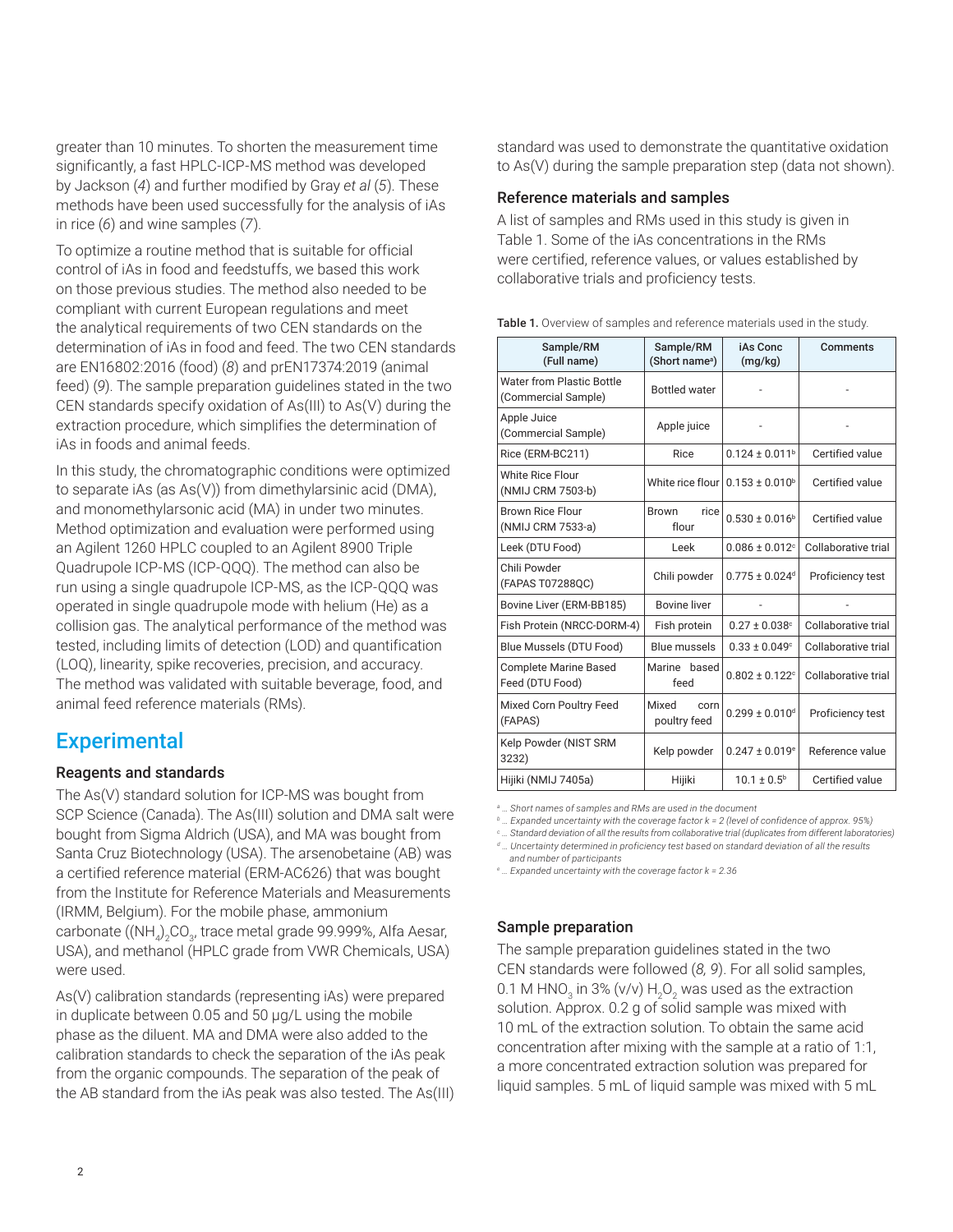of the more concentrated extraction solution (0.2 M HNO $_{\rm_3}$  in 6% (v/v)  $\rm H_2O_2$ ). Samples were heated in a water bath at 90 °C for 60 min. The extracts were then centrifuged for 10 min at 4000 rpm. The supernatants were transferred into filter vials (0.45 µm pore size). The vials containing the extracts were refrigerated at 4 °C before analysis. Because the Hijiki sample had a high iAs content  $(10.1 \pm 0.5 \,\text{mg/kg})$ , the extract was further diluted 20-fold with the extraction solution and filtered, before analysis.

#### Instrumentation

An Agilent 1260 HPLC with a binary pump was coupled to an Agilent 8900 ICP-QQQ. The HPLC was fitted with a PRP-X100 (5 μm, 50 x 2.1 mm) column and matching PRP-X100 analytical guard column (Hamilton Company, USA). The 8900 ICP-QQQ was equipped with a standard sample introduction system comprising a glass concentric nebulizer, quartz spray chamber, quartz torch with 2.5 mm i.d. injector, and nickel-tipped interface cones. The ICP-QQQ was operated in single quadrupole mode. Helium was used as a collision gas in the ORS4 collision/reaction cell (CRC) to remove the potential interference from 40Ar 35Cl on 75As. Although the 8900 offers higher sensitivity and lower detection limits than single quadrupole ICP-MS, the method could be run on the Agilent 7800 or 7900 ICP-MS, which are also fitted with an ORS<sup>4</sup>. The instrument operating conditions are summarized in Table 2.

| ICP-MS                         |                                                  |
|--------------------------------|--------------------------------------------------|
| RF Power (W)                   | 1550                                             |
| Nebulizer Gas (L/min)          | 1.06                                             |
| Sampling Depth (mm)            | 8                                                |
| Spray Chamber Temperature (°C) | 2                                                |
| Peristaltic Pump Speed (rps)   | 0.5 <sup>a</sup>                                 |
| Scan Mode                      | Single Quad                                      |
| He Cell Gas Flow (mL/min)      | 3.5                                              |
| Monitored m/z                  | 75As, 35Cl                                       |
| <b>HPLC</b>                    |                                                  |
| Column Temperature             | Ambient                                          |
| Injection Volume (µL)          | 5                                                |
| Mobile Phase                   | 40 mM ammonium carbonate in<br>3% methanol, pH 9 |
| Elution                        | Isocratic                                        |
| Mobile Phase Flow (mL/min)     | 0.65                                             |
| Run Time (min)                 | 5 <sup>b</sup>                                   |

Table 2. HPLC-ICP-MS operating conditions.

*a … Used for drain only*

*b … Run time was set to 5 min to make sure that no other compounds eluted after the iAs peak. Figures 1 and 2 do not show the entire chromatogram*

# Results and discussion

#### Optimization of a fast method

The method was based on the approach used in two previous studies (*4, 5*). The relatively short anion exchange column was packed with small sized particles, allowing the use of a higher mobile phase flow rate and low volume injections.

Different mobile phase flow rates of 0.45, 0.5, 0.55, and 0.65 mL/min were tested. The fastest elution of arsenic compounds was achieved at 0.65 mL/min, without compromising the separation of the peaks. Higher flow rates were not tested since leaks were observed, due to the high backpressure. Since As(III) was oxidized to As(V), fewer As species were determined, allowing a stronger mobile phase to be used.

The chromatographic method achieved baseline separation of iAs from other arsenic species in less than two minutes, without compromising resolution, as shown in Figures 1 and 2. Figure 1 shows overlaid chromatograms of the individual arsenic species standards and Figure 2 shows overlaid chromatograms for a representative calibration set of standards from 0.05 to 50 μg/L. As shown, iAs (as As(V)) was well separated from the other As species.



Figure 1. Overlaid chromatograms of individual As species standards.



Figure 2. Overlaid chromatograms of calibration standards between 0.05 and 50 μg/L prepared in the mobile phase.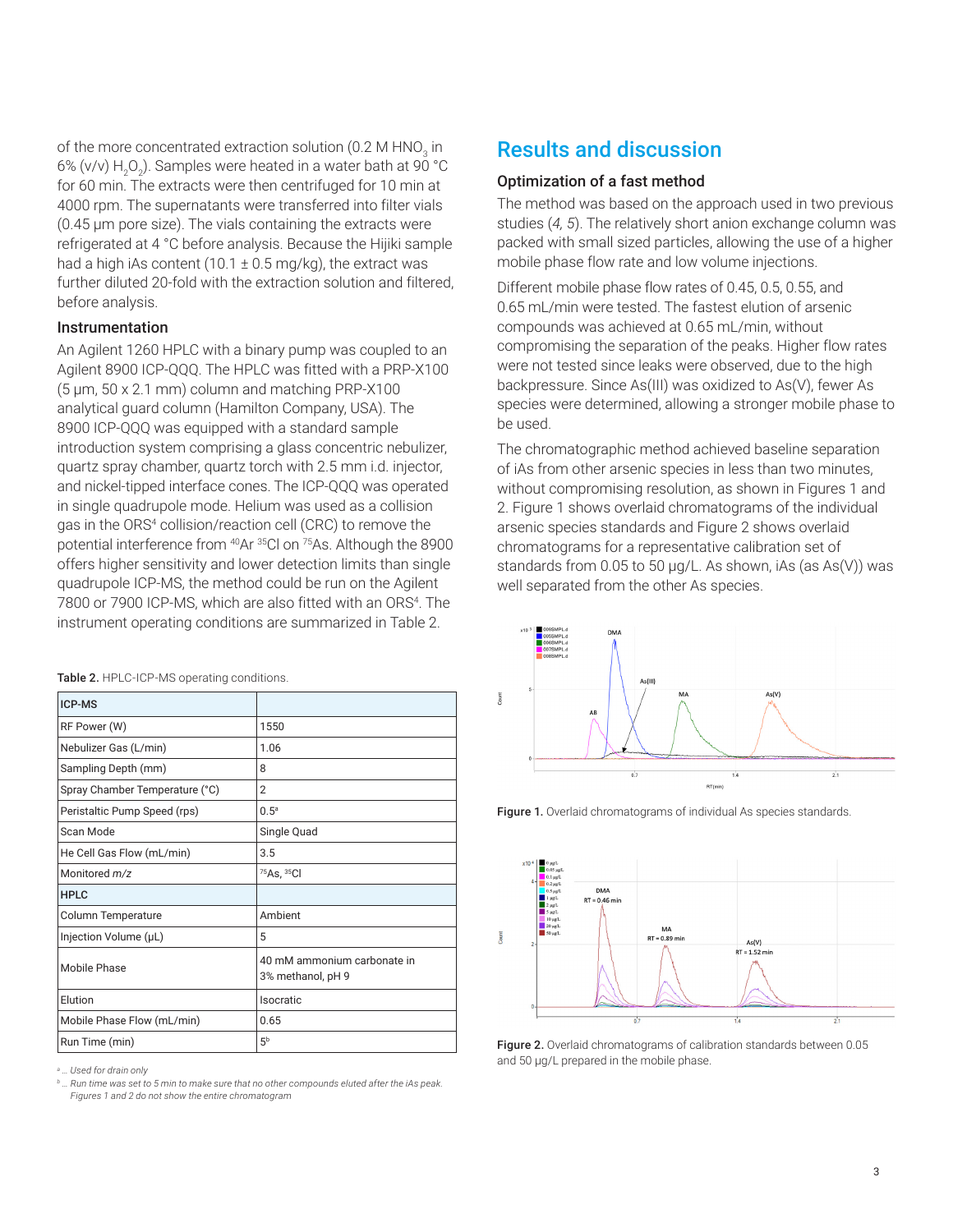Helium was used as a collision gas in the ICP-MS to remove the potential interference from 40Ar35Cl+ on 75As+ . To check the retention times (RT) of C<sup>+</sup> and As<sup>+</sup>, both ions were monitored at *m/z* 35 and *m/z* 75, respectively. Figure 3 shows that the RT of the chloride peak (black chromatogram) is distinct from the As(V) peak (green chromatogram), which complies with one of the requirements listed in EN16802:2016 and prEN17374:2019. The absence of a peak at the RT of Cl in the green chromatogram (although MA partly overlaps the CI peak) suggests that <sup>35</sup>CI<sup>40</sup>Ar<sup>+</sup> was removed in He mode.



Figure 3. Chromatogram of Rice ERM-BC211 showing the RT of As species (green chromatogram) and the chloride peak (black chromatogram).

#### Linear calibration

The calibration curve for iAs (as As (V)) showed good linearity, as shown in Figure 4.



Figure 4. Calibration curve for iAs (represented by As(V)).

#### Limits of detection and quantification

To evaluate the LOD and LOQ, 10 blank samples of the extraction solution were analyzed. The iAs peak of the As contaminant in the blank samples was integrated and the LOD and LOQ in solution were calculated using a 3-fold and 10-fold standard deviation, respectively. The LODs and LOQs in the samples were also calculated. The values for the solid samples are based on a test portion size of 0.2 g extracted with 10 mL of the extraction solution. The values for the liquid samples are based on 5 mL of sample diluted to 10 mL with the extraction solution. All LODs and LOQs are given in Table 3.

| <b>Table 3.</b> LODs and LOQs for iAs calculated in solution, and in the solid and |
|------------------------------------------------------------------------------------|
| liquid samples.                                                                    |

|                 | iAs in Solution<br>$(\mu g/L)$ | iAs in Solid Sample<br>$(\mu g/kg)$ | iAs in Liquid Sample<br>$(\mu g/L)$ |
|-----------------|--------------------------------|-------------------------------------|-------------------------------------|
| LOD             | 0.040                          | 1.99                                | 0.08                                |
| LO <sub>O</sub> | 0.133                          | 6.64                                | 0.27                                |

The LOQ value for solid samples of 6.64 μg/kg (0.0066 mg/kg) satisfies the European legislation for iAs determination in food (rice) of < 0.04 mg/kg (*10*). The LOQ is also well below the maximum iAs value of 2 mg/kg specified in European regulations for animal feed (*3*). The sensitivity of the method is sufficient for official control of iAs in food and feedstuffs.

#### Spike recoveries and evaluation of matrix effects

Several samples were spiked with iAs at two different concentration levels to evaluate potential matrix effects. Bottled water, apple juice, and bovine liver were selected as "unknown" samples, since no prior information on the iAs content was available for these samples. The iAs concentration of the two other spiked samples (leek and blue mussels) was obtained from collaborative trials.

Table 4 shows the spike recoveries were within  $100 \pm 10\%$ range for all samples apart from apple juice. The recoveries for apple juice were outside the  $100 \pm 10\%$  range for both the low and high concentration spike levels, indicating matrix effects.

|  |  | Table 4. Spike recoveries of iAs in selected samples. |  |  |  |
|--|--|-------------------------------------------------------|--|--|--|
|--|--|-------------------------------------------------------|--|--|--|

| Sample               | Low Spike<br>Concentration<br>$(\mu g/L)$ | Spike<br><b>Recovery</b><br>$(\%)$ | <b>High Spike</b><br>Concentration<br>$(\mu g/L)$ | <b>Spike</b><br><b>Recovery</b><br>(%) |
|----------------------|-------------------------------------------|------------------------------------|---------------------------------------------------|----------------------------------------|
| <b>Bottled Water</b> | 0.5                                       | $109 \pm 9$                        |                                                   | $90.0 \pm 0.6$                         |
| Apple Juice          | 0.5                                       | $119 \pm 1$                        |                                                   | $111 \pm 1$                            |
| <b>Bovine Liver</b>  | 0.5                                       | $110 \pm 3$                        | 1                                                 | $104 \pm 5$                            |
| Leek                 | 2                                         | $102 \pm 10$                       | 5                                                 | $106.7 \pm 0.7$                        |
| <b>Blue Mussels</b>  | 5                                         | $95 \pm 16$                        | 10                                                | $96 \pm 4$                             |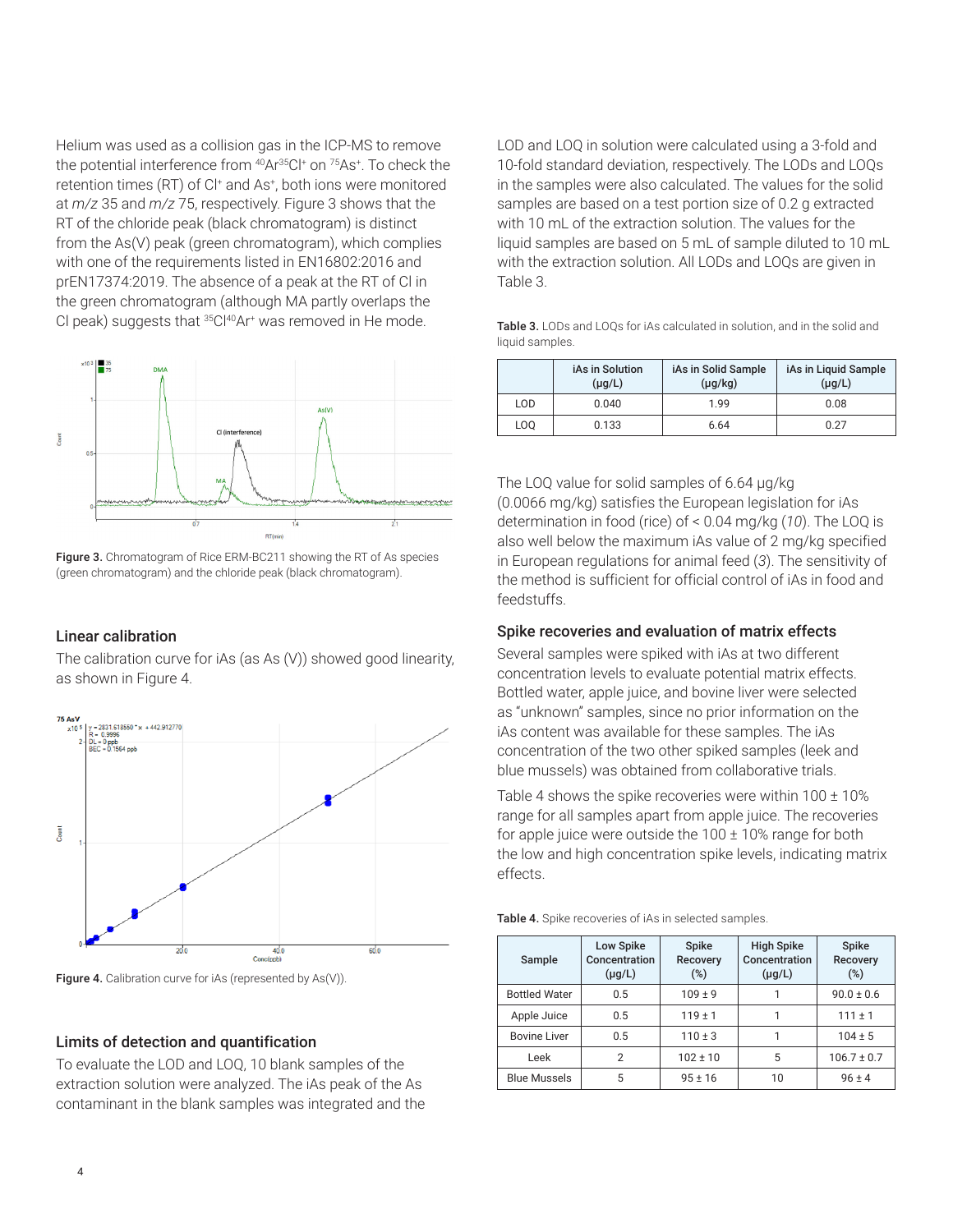The slope of the external calibration curve (solid line) was compared with the slopes of the standard addition curves (dotted lines; Figure 5). The trend lines for the standard addition curves are shown to help the comparison. For most of the samples, the difference in the slope between the external calibration curve and the standard addition curve was lower than 10%. The small difference suggests only minor matrix effects for these matrices, so external calibration can be used for the quantification of iAs in these samples. However, the difference in the two slopes for apple juice was higher than 20%, so standard addition is required for the quantification of iAs in apple juice.



#### Figure 5. Comparison of the slope of the external calibration curve with the slope of the standard addition curve.

#### Precision and accuracy

All samples and RMs were prepared in triplicate and analyzed on the same day. The results of the three replicates were used to evaluate the precision of the method, which is reported as relative standard deviation (RSD). To evaluate the accuracy of the method, the average of the three replicates was compared to an RM target value. The results are reported as recovery.

The measured results for iAs in different samples are shown in Table 5. Recoveries were calculated using external calibration curves prepared in the mobile phase, as well as with the standard addition curves generated for selected samples. The original calibration for iAs was updated periodically through the sequence by running a QC check standard.

Precision of the measurements ranged from 0.3 to 9.4% RSD and iAs recoveries ranged from 81.8 to 110.7% of their certified, reference, or informative values. The results show that the method is suitable for the analysis of the different drinks, food, and feed samples analyzed in this study.

|                                      |                                     | <b>External Calibration Curve</b>    |                   |                          |                                      | <b>Standard Addition</b> |
|--------------------------------------|-------------------------------------|--------------------------------------|-------------------|--------------------------|--------------------------------------|--------------------------|
| Sample/RM                            | <b>Target Value</b><br>$(\mu g/kg)$ | <b>Measured Conc</b><br>$(\mu g/kg)$ | <b>RSD</b><br>(%) | Recovery<br>$(\%)$       | <b>Measured Conc</b><br>$(\mu g/kg)$ | Recovery<br>$(\%)$       |
| Bottled Water <sup>a</sup>           |                                     | $0.81 \pm 0.08$ <sup>b</sup>         | 9.4               | $\overline{\phantom{a}}$ | 0.96 <sup>b</sup>                    | $\overline{\phantom{a}}$ |
| Apple Juice <sup>a</sup>             | ٠                                   | $0.85 \pm 0.06^b$                    | 6.8               | $\overline{\phantom{a}}$ | 0.76 <sup>b</sup>                    | $\overline{a}$           |
| Rice                                 | $124 \pm 11$                        | $119 \pm 3$                          | 2.1               | $96 \pm 2$               | $\overline{\phantom{a}}$             | ٠                        |
| White Rice Flour                     | $153 \pm 10$                        | $151 \pm 2$                          | 1.0               | $99 \pm 1$               |                                      | ٠                        |
| Brown Rice Flour                     | $530 \pm 16$                        | $496 \pm 9$                          | 1.8               | $94 \pm 2$               |                                      | $\overline{a}$           |
| Leek                                 | $86 \pm 12$                         | $95 \pm 2$                           | 1.8               | $111 \pm 2$              | 87                                   | 101.6                    |
| Chilli Powder <sup>a</sup>           | $775 \pm 24$                        | $860 \pm 30$                         | 3.6               | $111 \pm 4$              | $\overline{\phantom{a}}$             | $\overline{a}$           |
| <b>Bovine Liver</b>                  | ٠                                   | $12.5 \pm 0.8$                       | 6.5               | $\overline{\phantom{a}}$ | 12                                   | ٠                        |
| Fish Protein                         | $270 \pm 38$                        | $272.4 \pm 0.8$                      | 0.3               | $100.9 \pm 0.3$          | $\overline{\phantom{a}}$             | ٠                        |
| <b>Blue Mussels</b>                  | $330 \pm 49$                        | $337 \pm 4$                          | 1.3               | $102 \pm 1$              | 350                                  | 106.1                    |
| Marine Based Feed <sup>a</sup>       | $802 \pm 122$                       | $650 \pm 30$                         | 4.1               | $82 \pm 3$               |                                      | ٠                        |
| Mixed Corn Poultry Feed <sup>a</sup> | $299 \pm 10$                        | $293 \pm 5$                          | 1.7               | $98 \pm 2$               |                                      | ٠                        |
| Kelp Powder                          | $247 \pm 19$                        | $230 \pm 20$                         | 7.5               | $94 \pm 7$               | $\overline{\phantom{a}}$             | ٠                        |
| Hijiki                               | $10100 \pm 500$                     | $8800 \pm 600$                       | 7.0               | $88 \pm 6$               | $\overline{\phantom{a}}$             |                          |

Table 5. Quantitative results for iAs content in samples and RMs with %RSD and recoveries.

*a … no dry matter correction*

*b … in μg/L*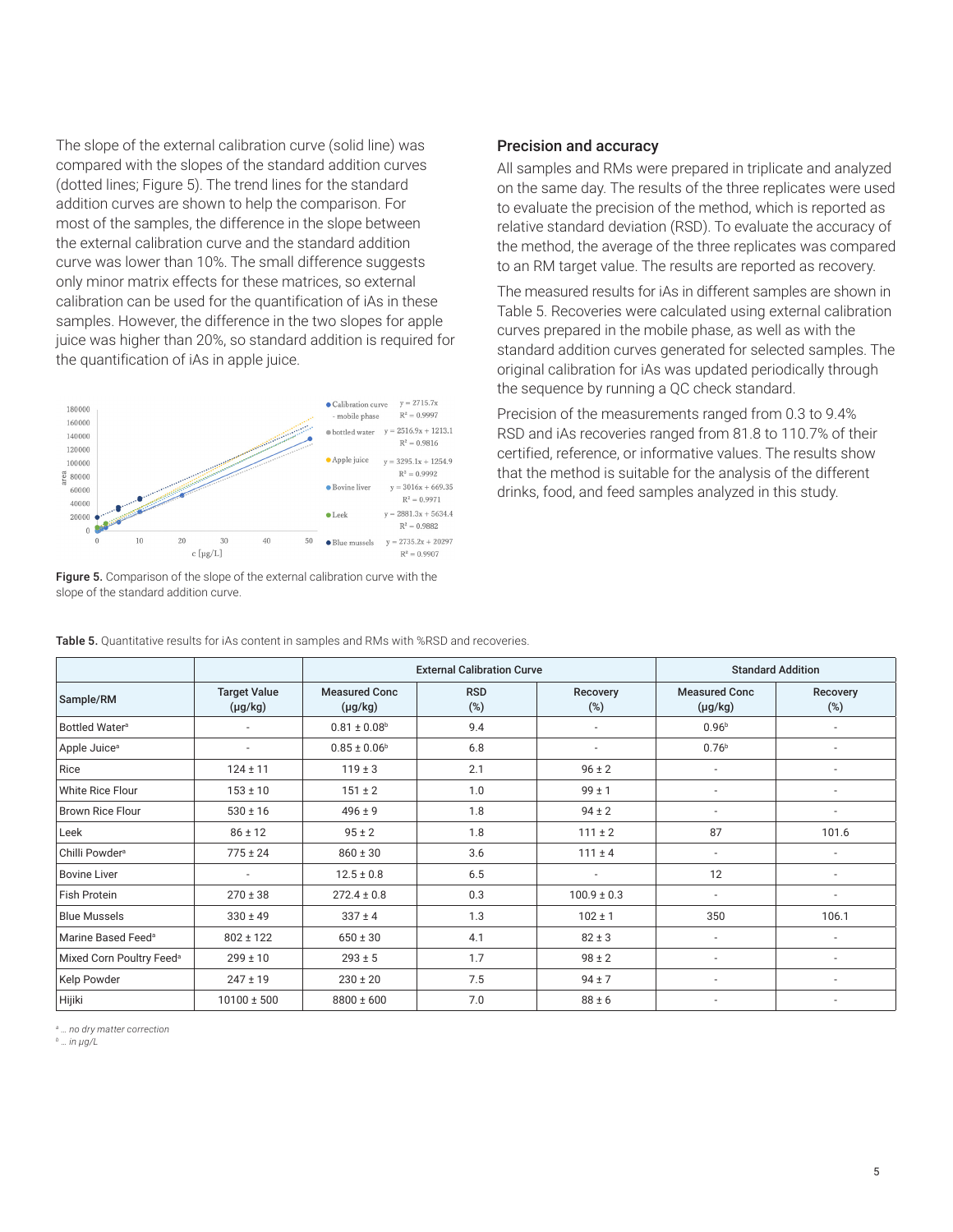Figure 6 shows chromatograms of several of the sample matrices. Each chromatogram meets the requirements listed in the EN16802:2016 and prEN17374:2019 standard methods, which state that the chromatograms must show:

- 1. Selective separation of arsenate (As(V)) from the other arsenic compounds.
- 2. As(V) is separated from the nearest peak by a full peak width at 10% peak height.
- 3. As(V) is separated from the chloride peak (as shown in Figure 3).



Figure 6. Chromatograms of several sample matrices. A: Chromatogram of Leek (DTU Food). B: Chromatogram of Fish Protein (NRCC-DORM-4). C: Chromatogram of Blue Mussels (DTU Food).

The data presented in this note was run over several days, and minor differences in the mobile phase composition and column conditioning led to some variation in the RTs between sequences. However, RT stability within each sample sequence was excellent, as shown in Table 6.

Table 6. Retention time stability for iAs peak in all standards and samples for three separate sample sequences.

|                      | Average RT (min) | RSD(%) |
|----------------------|------------------|--------|
| Sequence $1(n = 45)$ | 1.61             | 1 24   |
| Sequence $2(n = 61)$ | 1 41             | 1.28   |
| Sequence $3(n = 82)$ | 1.85             | 1.73   |

### **Conclusion**

A fast HPLC-ICP-MS method was optimized for the analysis of iAs in beverages, food, and animal feed matrices. Using a small injection volume, short ion-exchange column, high strength mobile phase, and oxidizing As(III) to As(V) with  ${\sf H}_{\sf_2}{\sf O}_{\sf_2}$  during sample preparation, iAs could be determined in less than two minutes. The fast analysis time significantly increased sample throughput compared to methods that use a conventional ion-exchange column.

Following clear separation of As(V) from the organic As species and detection using an Agilent 8900 ICP-QQQ, LODs of 1.99 µg/kg (solid samples) and 0.08 µg/L (liquid samples) were obtained for iAs. The LOQs were lower than the LOQs established by European legislation for the analysis of iAs in food and feed samples. Several reference materials of different matrices with certified, reference, or informative values of iAs were analyzed with good accuracy (81.8 to 110.7%) and precision (0.3 to 9.4% RSD).

The HPLC-ICP-MS method is suitable for official control of iAs in food and feedstuffs as it complies with European regulations and meets the CEN standards' analytical requirements (*8, 9*). Given the toxicity of iAs, this fast, routine method provides valuable information on the safety of products that are widely consumed. It also enables food and feed producers to meet regulatory requirements for the analysis of iAs in their products.